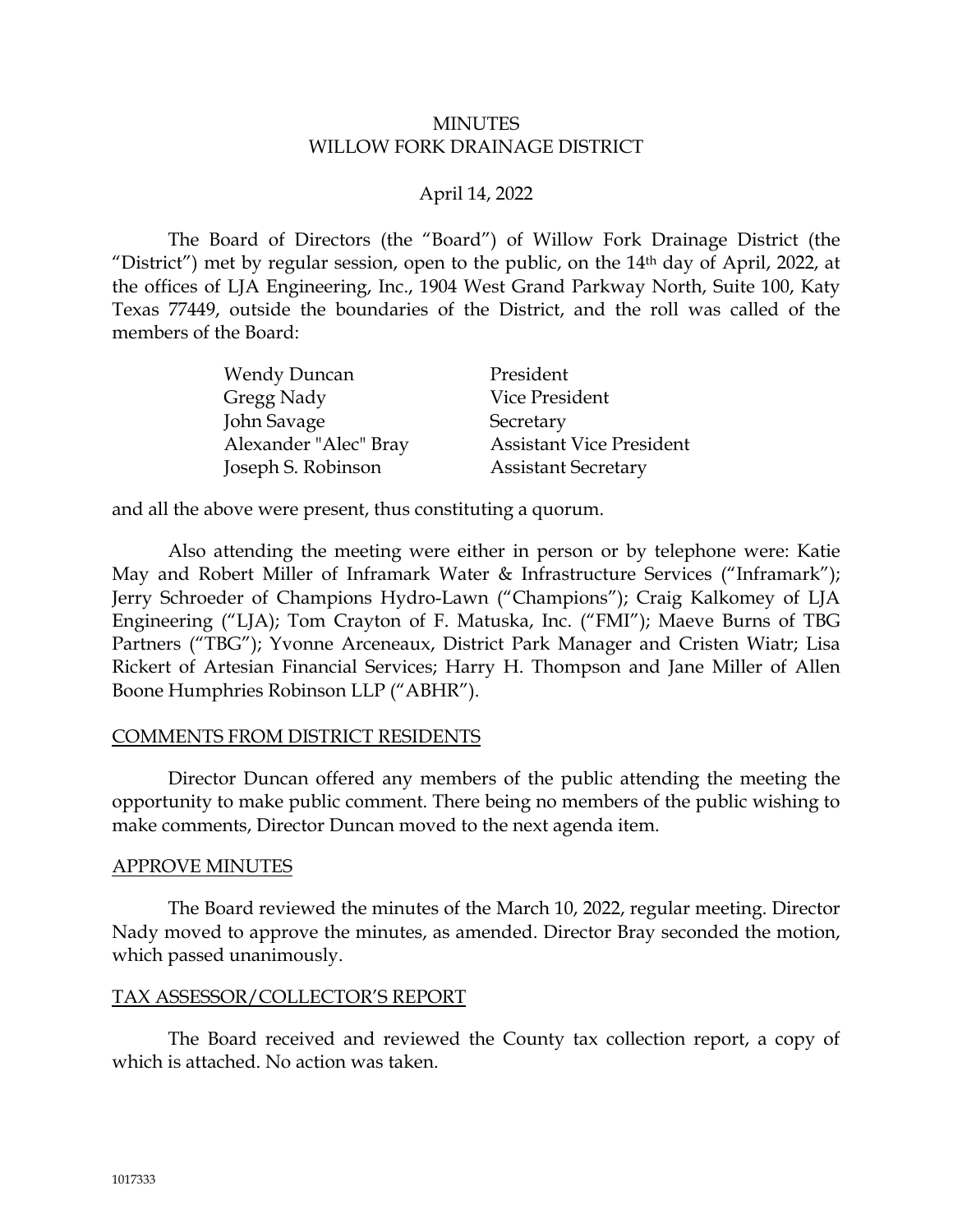#### INSURANCE RENEWAL

The Board reviewed an insurance renewal proposal from McDonald & Wessendorff Insurance. Following review and discussion, upon a motion by Director Nady and a second by Director Savage, the Board voted unanimously to authorize renewal of the District's insurance policies through McDonald & Wessendorff Insurance.

The Board requested that a representative of McDonald & Wessendorff attend the parks Board meeting to present proposals for coverage for additional officers and cybersecurity liability coverage.

## FINANCIAL AND BOOKKEEPING MATTERS

Mr. Crayton reviewed the bookkeeper's report and the quarterly investment report, copies of which are attached.

After review and discussion, Director Savage moved to approve the bookkeeping report, and authorize payment of the bills, with payment to ESiteful subject to review and approval by April Renberg. Director Nady seconded the motion, which passed unanimously.

#### BOOKKEEPING SERVICE PROPOSAL

Ms. Rickert presented a proposal for bookkeeping services. Following review and discussion, Director Bray moved to approve the proposal for bookkeeping services from Artesian Financial Services. The motion was seconded by Director Savage and passed unanimously.

## UPDATE ON FEMA CLAIM AND MAINTENANCE OF STORM SEWER LINES

Ms. May updated the Board on the total reimbursement received for the Diversion Channel project from the Federal Emergency Management Agency ("FEMA") and the status of projects pending approval for funding.

Mr. Miller reviewed a Storm Line Maintenance Report, a copy of which is attached, and discussed Inframark's annual pricing index increase, a copy of which is also attached.

There were no items in Inframark's report requiring Board action.

#### ENGINEER'S REPORT

Mr. Kalkomey reviewed the engineer's report, a copy of which is attached.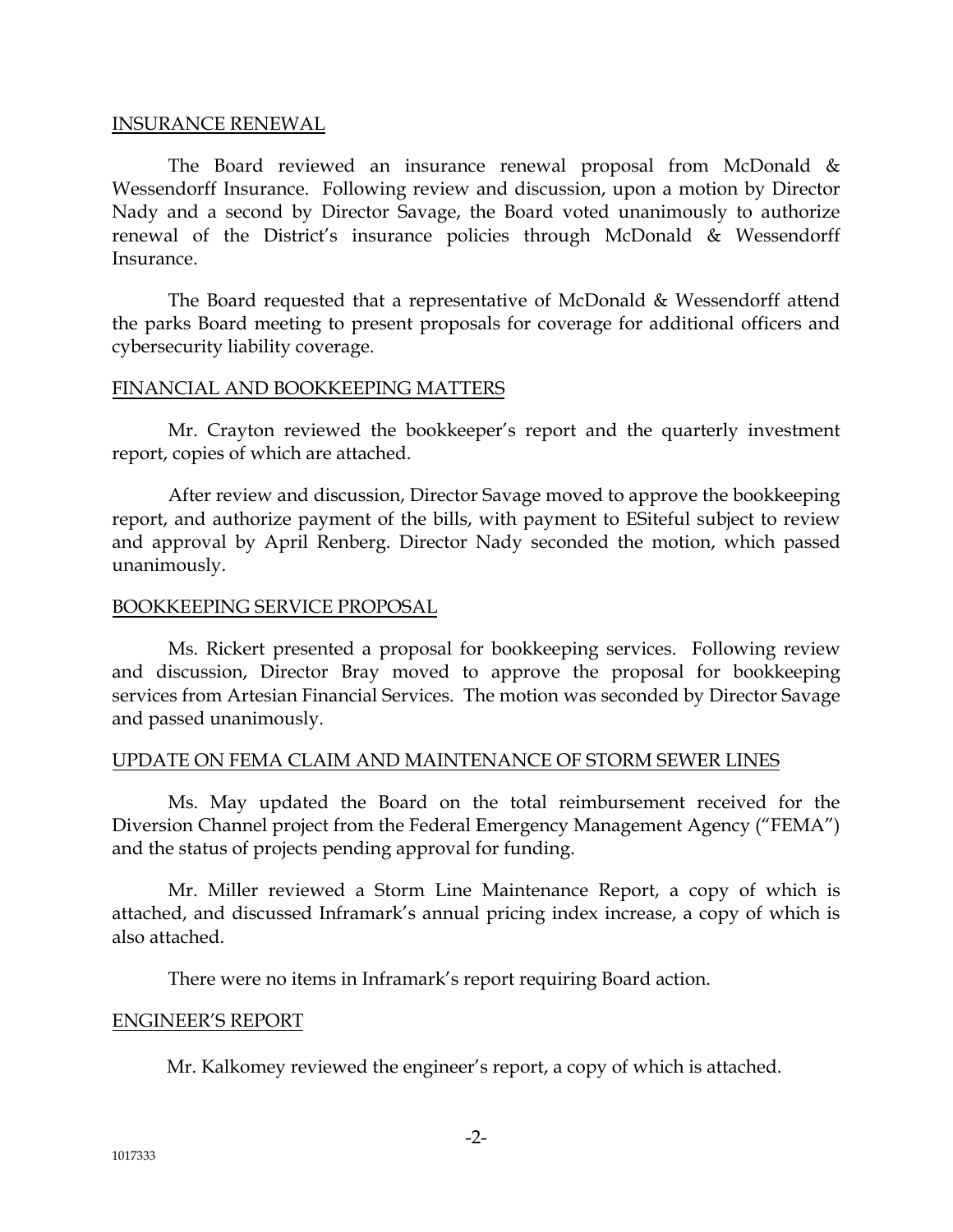Mr. Kalkomey said that Fort Bend County Municipal Utility District No. 124  $(''No. 124'')$  has requested an easement / encroachment for a cased waterline across the District's Va3 channel. He said that the engineer for No. 124 will prepare a metes and bounds and exhibit for preparation of an easement if the Board has no objection to same.

Mr. Kalkomey updated the Board regarding Va1, Va9 and Va12 slope erosion repair and recommended that the Board approve Pay Estimate No. 2 in the amount of \$38,515, payable to Compact TX.

Following review and discussion, and based on the engineer's recommendation, Director Nady made a motion to (1) approve the engineering report; (2) authorize preparation of a metes and bounds exhibit for the conveyance of a waterline from No. 124 to the District; and (3) approve Pay Estimate No. 2 in the amount of \$38,515, payable to Compact TX. Director Bray seconded this motion, which carried unanimously.

# OPERATOR'S REPORT, INCLUDING AUTHORIZING DITCH MAINTENANCE,

Mr. Schroeder reviewed the operator's report, a copy of which is attached, and reviewed the status of the ditches and channels, as well as certain trails.

Mr. Schroeder reviewed (1) an updated maintenance budget for District facilities; (2) a proposal in the amount of \$21,827 to repair and hydro mulch the bottom of the Va1 Northside Slope & Toe; (3) a proposal in the amount of \$21,340.13 to remove existing pipe, repair a sinkhole in Va1, replace pipe and hyro mulch; and (4) a proposal to excavate and fill a sinkhole under the Va14 apron with concrete slurry and hydro mulch. Mr. Schroeder also reviewed an alternate proposal for repair of the Va1 sinkhole with Trenchcoat, but the Board concurred to approve the proposal using HDPE pipe. Following review and discussion, Director Savage moved to approve the Champions report, the updated maintenance budget and all proposals discussed above. Director Nady seconded the motion, which passed unanimously.

# PHASE II SMALL MS4 GENERAL PERMIT AND STORM WATER MANAGEMENT PLAN

The Board reviewed a draft Phase II MS4 annual report which is due on April 23, 2022. Following review and discussion, director Nady moved to approve the annual report and authorize filing with the TCEQ. Director Savage seconded the motion, which passed unanimously.